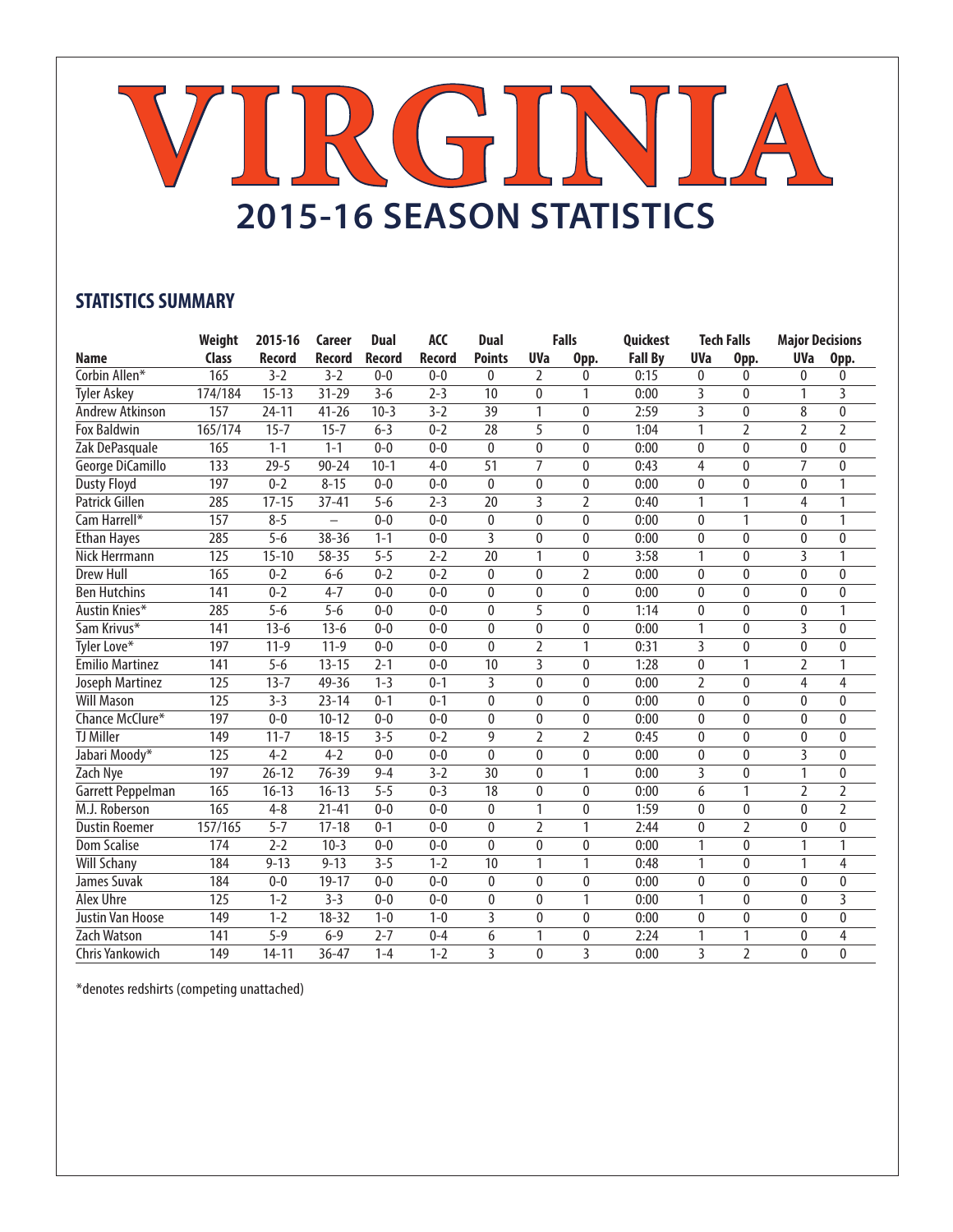## **2015-16 INDIVIDUAL RESULTS**

2/6 No. 14 North Carolina

2/19 at No. 24 Pittsburgh

ANDREW ATKINSON · R-Sophomore · 157 · Record: 24-11

**ACC CHAMPIONSHIPS**

11/1 - Clarion Open

11/6 - at No. 25 North Dakota State

2/14 Chattanooga

| Wt. Opponent (School)                                                  | <b>Result</b> | Score/Time               | <b>Overall/Dual</b> |
|------------------------------------------------------------------------|---------------|--------------------------|---------------------|
| 12/30 at F&M Open                                                      |               |                          |                     |
| 174 Spencer Kiehm (Harvard)                                            | W             | Fall, 2:49               | $1 - 0/0 - 0$       |
| 174 Robert Winning (Navy)                                              | W             | Dec., 10-8               | $2 - 0/0 - 0$       |
| 174 Gordon Wolf (Lehigh)                                               | L             | Dec., 7-2                | $2 - 1/0 - 0$       |
| 174 Andrew Price (Lehigh)                                              | W             | Fall, 0:15               | $3 - 1/0 - 0$       |
| 174 Wally Figaro (Shorter Univ.)                                       | L             | Dec., 2-1 (TB1)          | $3 - 2/0 - 0$       |
| TYLER ASKEY • R-Sophomore • 174/184 • Record: 15-13                    |               |                          |                     |
| Wt. Opponent (School)                                                  |               | <b>Result Score/Time</b> | <b>Overall/Dual</b> |
| 11/7 - Gopher Duals (South Dakota State/No. 24 Minnesota/Grand Canyon) |               |                          |                     |
| 184 Chris Pfarr (Minnesota)                                            | L             | Dec., 13-10              | $0 - 1/0 - 1$       |
| 11/13 - at No. 5 Ohio State                                            |               |                          |                     |
| 184 Kenny Courts (OSU)                                                 | L             | Dec., 11-5               | $0 - 2/0 - 2$       |
| 11/15 - No. 15 Old Dominion                                            |               |                          |                     |
| 184 No. 7 Jack Dechow (ODU)                                            | L             | MD, 14-2                 | $0 - 3/0 - 3$       |
| 11/22 - at Mat Town Open                                               |               |                          |                     |
| 184 Dylan Dailey (Penn State)                                          | W             | Dec., 10-4               | $1 - 3/0 - 3$       |
| 184 Kellan Stout (Penn State                                           | L             | Dec., 6-2                | $1 - 4/0 - 3$       |
| 184 Anthony Messner (Rutgers)                                          | L             | Dec., 6-4                | $1 - 5/0 - 3$       |
| 12/7 at Nittany Lion Open                                              |               |                          |                     |
| 184 Corey Hazel (Lock Haven)                                           | L             | Dec., 4-1                | $1 - 6/0 - 3$       |
| 184 Josh Llopez (Unattached)                                           | W             | Med. Forf.               | $2 - 6/0 - 3$       |
| 184 Jon Schmisstauter (Army Prep)                                      | W             | TF, 17-0 (2:38)          | $3 - 6/0 - 3$       |
| 184 Caleb Stockmaster (Kent State)                                     | W             | TF, 16-1 (1:34)          | $4 - 6/0 - 3$       |
| 184 Matt McCutcheon (Penn State)                                       | W             | Med. Forf.               | $5 - 6/0 - 3$       |
| 184 Jack Rozema (Ohio State)                                           | W             | Dec., 5-4                | $6 - 6/0 - 3$       |
| 184 Kellan Stout (Penn State)                                          | L             | Dec., 5-0                | $6 - 7/0 - 3$       |
| 184 Adam Mackie (Lock Haven)                                           | W             | Med. Forf.               | $7 - 7/0 - 3$       |
| 1/1-2 at Southern Scuffle                                              |               |                          |                     |
| 184 Austin Severn (C. Michigan)                                        | W             | Dec., 8-5                | $8 - 7/0 - 3$       |
| 184 No. 19 Alex Utley (UNC)                                            | L             | Dec., 3-2                | $8 - 8/0 - 3$       |
| 184 Nick Corba (Unattached)                                            | W             | TF, 16-0 (3:52)          | $9 - 8/0 - 3$       |
| 184 Ville Heino (Campbell)                                             | L             | Dec., 10-4               | $9 - 9/0 - 3$       |
| 1/17 at No. 3 NC State                                                 |               |                          |                     |
| 184 No. 16 Pete Renda (NCSU)                                           | L             | Fall, 2:09               | $9 - 10/0 - 4$      |
| 1/31 No. 10 Virginia Tech                                              |               |                          |                     |
| 174 No. 3 Zach Epperly (VT)                                            | L             | MD, 15-5                 | $9 - 11/0 - 5$      |
| 2/5 Duke                                                               |               |                          |                     |

## Brian Dorsey (Duke) W Dec., 8-3 10-11/1-5 No. 2 Ethan Ramos (UNC) L MD, 12-0 10-12/1-6 Sean Mappes (UTC) W Dec., 7-3 11-12/2-6 Zach Bruce (Pitt) W MD, 13-3 12-12/3-6 174 Nicky Hall (NCSU) W Dec., 4-1 13-12/3-6 Ethan Ramos (UNC) L MD, 15-4 13-13/3-6 Alex Schenk (Duke) W MD, 12-3 14-13/3-6 174 Nicky Hall (NCSU) W Dec., 5-3 15-13/3-6 **Wt. Opponent (School) Result Score/Time Overall/Dual** Tevin Mostoller (Pitt-Johnstown) W Fall, 2:59 1-0/0-0 Ryan Dougherty (Bloomsburg) W MD, 11-0 2-0/0-0 Cameron Harrell (UVA) W MD, 11-2 3-0/0-0 Austin Eads (Old Dominion) W Dec., 7-0 4-0/0-0 Aaron McKinney (Lock Haven) W Dec., 4-0 5-0/0-0 Clayton Ream (NDSU) W MD, 12-3 6-0/1-0 **11/13 - at No. 5 Ohio State**  Jake Ryan (OSU) L Dec., 3-2 9-1/4-1 **11/15 - No. 15 Old Dominion**  Austin Eads (ODU) W Dec., 10-4 10-1/5-1 **12/4-5 at Cliff Keen Invitational**  Chris Castillo (Boise State) L Dec., 4-2 10-2/5-1 Chase White (Neb.-Kearney) W MD, 12-3 11-2/5-1 Alex Aguilar (N. Idaho College) W TF, 18-1 12-2/5-1 Abraham Rodruiguez (Oregon St.) W Dec., 3-2 13-2/5-1 Luke Fortuna (Missouri) W TF, 16-0 14-2/5-1 Christopher Dowdy (Cornell) W Dec., 8-2 15-2/5-1 Markus Scheidel (Columbia) W Dec., 6-0 16-2/5-1 Bryce Steiert (N. Iowa) W MD, 12-0 17-2/5-1 Dylan Cottrell (W. Virginia) L Dec., 5-3 17-3/5-1 **1/1-2 at Southern Scuffle** Zachary Stephan (Air Force) W Dec., 12-10 18-3/5-1 Kamaal Shakur (UTC) L Dec., 4-2 (sv-1) 18-4/5-1 Robert Henderson (UNC) L Dec., 11-5 18-5/5-1 **1/8** vs. **VMI**  Neal Richards (VMI) W MD, 16-2 19-5/6-1 **1/17 at No. 3 NC State** 157 No. 6 Tommy Gant L Dec., 11-9 19-6/6-2 **1/31 No. 10 Virginia Tech**  No. 4 Nick Brascetta (VT) L Dec, 11-9 (sv-1) 19-7/6-3 **2/5 Duke** Connor Bass (Duke) W Dec., 9-3 20-7/7-3 2/6 No. 14 North Carolina Robert Henderson (UNC) W MD, 12-2 21-7/8-3 2/14 Chattanooga Andrew Webb (UTC) W TF, 18-2 (4:33) 22-7/9-3 2/19 at No. 24 Pittsburgh Ronnie Garbinsky (PITT) W MD, 11-1 23-7/10-3 **ACC CHAMPIONSHIPS** Ronnie Garbinsky (PITT) W TF, 17-0 (4:48) 24-7/10-3 Nick Brascetta (VT) L Dec., 6-4 24-8, 10-3 Robert Henderson (UNC) L Fall (3:37) 24-9/10-3 **NCAA CHAMPIONSHIPS** Richie Lewis (Rutgers) L Dec., 7-3 24-10/10-3 Spartak Chino (Ohio) L Dec., 2-1 24-11/10-3 **FOX BALDWIN · Freshman · 165/174 · Record: 15-7 Wt. Opponent (School) Result Score/Time Overall/Dual** 11/1 - Clarion Open Ryan Patchin Notre Dame College) W Fall, 4:06 1-0/0-0 Brennan Coles (Seton Hall) W Fall, 1:04 2-0/0-0 Ben Harvey (Army West Point Prep) W Dec., 7-6 3-0/0-0 Michael Pavasko (Clarion) W MD, 17-3 4-0/0-0 Jarold Spohn (Kent State) W Fall, 2:29 5-0/0-0 11/6 - at No. 25 North Dakota State 174 Blake Thompson (NDSU) W TF, 17-1 6-0/1-0 11/7 - Gopher Duals (South Dakota State/No. 24 Minnesota/Grand Canyon) David Kocer (SDSU) W Dec., 6-4 7-0/2-0 Nick Wanzek (Minnesota) W Dec., 16-15 8-0/3-0 Kenny Moore (GCU) W Dec., 2-0 9-0/4-0 **11/13 - at No. 5 Ohio State**  No. 1 Bo Jordan (OSU) L TF, 17-2 9-1/4-1 **11/15 - No. 15 Old Dominion** 174 Brooks Climmons (ODU) W Dec., 6-1 10-1/5-1 **12/4-5 at Cliff Keen Invitational** 174 Jack McKeever (Binghamton) L MD, 11-3 10-2/5-1 Chance Bila (Neb.-Kearney) W MD, 17-4 11-2/5-1 Josef Johnson (Harvard) W Dec., 6-5 12-2/5-1

Zack Hernandez (Columbia) L Dec., 9-6 12-3/5-1

11/7 - Gopher Duals (South Dakota State/No. 24 Minnesota/Grand Canyon) No. 6 Cody Pack (SDSU) W Dec., 7-4 7-0/2-0 Jack Bass (Minnesota) W Dec., 6-4 (sv-1) 8-0/3-0 Zackary Velasquez (GCU) W Dec., 6-1 9-0/4-0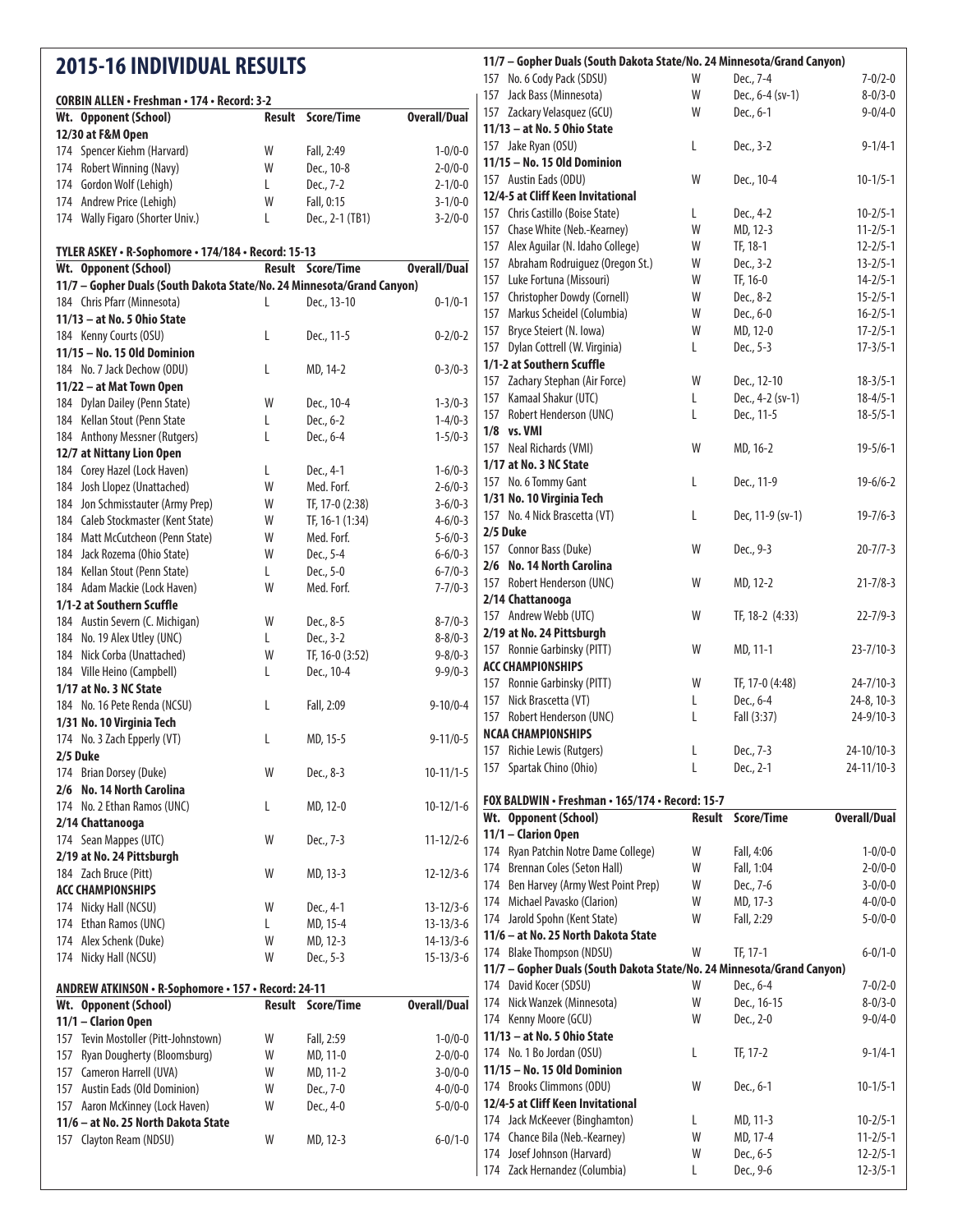| 1/1-2 at Southern Scuffle                                              |        |                          |                                  | <b>NCAA CHAMPIONSHIPS</b>                                              |        |                   |                     |
|------------------------------------------------------------------------|--------|--------------------------|----------------------------------|------------------------------------------------------------------------|--------|-------------------|---------------------|
| 174 Sean Mappes (UTC)                                                  | W      | Fall, 1:57               | $13 - 3/5 - 1$                   | 133 Dalton Brady (Arizona St.)                                         | W      | Dec., 8-4         | $28 - 3/10 - 1$     |
| 174 No. 5 Bo Nickal (Penn State)                                       | L      | MD, 15-6                 | $13 - 4/5 - 1$                   | 133 Dom Forys (Pitt)                                                   | W      | Dec., 4-3         | $29 - 3/10 - 1$     |
| 174 Barrett Walthall (UTC)                                             | W      | Dec., 9-6                | $14 - 4/5 - 1$                   | 133 Zane Richards (Illinois)                                           | L      | MD, 12-4          | 29-4/10-1           |
| 174 Ross Renzi (W. Virginia)                                           | L      | Dec., 5-3                | $14 - 5/5 - 1$                   | 133 Jade Rauser (Utah Valley)                                          | L      | Dec., 8-6         | $29 - 5/10 - 1$     |
| $1/8$ vs. VMI                                                          |        |                          |                                  |                                                                        |        |                   |                     |
| 174 Calvin Lawson (VMI)                                                | W      | Fall, 1:21               | $15 - 5/6 - 1$                   | DUSTY FLOYD . R-Junior . 184 . Record: 0-2                             |        |                   |                     |
| 1/17 at No. 3 NC State                                                 |        |                          |                                  | Wt. Opponent (School)                                                  | Result | <b>Score/Time</b> | <b>Overall/Dual</b> |
| 174 Nickey Hall (NCSU)                                                 | L      | TF, 17-2 (5:00)          | $15-6/6-2$                       | 11/22 - at Mat Town Open                                               |        |                   |                     |
| 2/5 Duke                                                               |        |                          |                                  | 184 Devon Van Cura (Penn State)                                        | L      | Dec., 6-2         | $0 - 1/0 - 0$       |
| 165 Jake Faust (Duke)                                                  | L      | Dec., 16-12              | $15 - 7/6 - 3$                   | 184 Anthony Messner (Rutgers)                                          | L      | MD, 11-3          | $0 - 2/0 - 0$       |
|                                                                        |        |                          |                                  |                                                                        |        |                   |                     |
| ZAK DePASQUALE · Sophomore · 165 · Record: 1-4                         |        |                          |                                  | PATRICK GILLEN • R-Senior • 285 • Record: 15-10                        |        |                   |                     |
| Wt. Opponent (School)                                                  |        | <b>Result Score/Time</b> | <b>Overall/Dual</b>              | Wt. Opponent (School)                                                  | Result | <b>Score/Time</b> | <b>Overall/Dual</b> |
| 11/1 - Clarion Open                                                    |        |                          |                                  | 11/1 - Clarion Open                                                    |        |                   |                     |
| 165 Tim Harman (Naval Academy Prep)                                    | W      | Dec., 8-6                | $1 - 0/0 - 0$                    | Solsan Khamitcaev (AIC)<br>285                                         | W      | Fall, 2:06        | $1 - 0/0 - 0$       |
| 165 Garrett Peppelman (UVA)                                            | L      | Med. Forf.               | $1 - 1/0 - 0$                    | Jack Luciano (Mercyhurst NE)<br>285                                    | W      | Fall, 0:40        | $2 - 0/0 - 0$       |
| 165 Kenny Long (Naval Academy Prep)                                    | L      | Med. Forf.               | $1 - 2/0 - 0$                    | 285 Evan Daley (Clarion)                                               | W      | Dec., 9-4         | $3 - 0/0 - 0$       |
| 11/22 - at Mat Town Open                                               |        |                          |                                  | Riley Shaw (Cleveland State)<br>285                                    | L      | Dec., 3-2         | $3 - 1/0 - 0$       |
| 165 Theodore King (F&M)                                                | L      | Inj. Def.                | $1 - 3/0 - 0$                    | 285<br>Damon Sims (Pitt-Johnstown)                                     | W      | MD, 8-0           | $4 - 1/0 - 0$       |
| 165 Demetri Probst (Lock Haven)                                        | L      | Med. Forf.               | $1 - 4/0 - 0$                    | Evan Daley (Clarion)<br>285                                            | W      | MD, 14-1          | $5 - 1/0 - 0$       |
|                                                                        |        |                          |                                  | 11/6 - at No. 25 North Dakota State                                    |        |                   |                     |
| GEORGE DICAMILLO . R-Junior . 133 . Record: 29-5                       |        |                          |                                  | 285 Benjamin Tyanan (NDSU)                                             | W      | Dec., 7-5 (sv-1)  | $6 - 1/1 - 0$       |
| Wt. Opponent (School)                                                  |        | <b>Result Score/Time</b> | <b>Overall/Dual</b>              | 11/7 - Gopher Duals (South Dakota State/No. 24 Minnesota/Grand Canyon) |        |                   |                     |
| 11/1 - Clarion Open                                                    |        |                          |                                  | 285 Alex Macki (SDSU)                                                  | W      | MD, 12-0          | $7 - 1/2 - 0$       |
| 133 Scott Lopez (Wheeling Jesuit)                                      | W      | TF, 16-1 (4:25)          | $1 - 0/0 - 0$                    | 285 No. 6 Michael Kroells (Minnesota)                                  | L      | Dec., 12-6        | $7 - 2/2 - 1$       |
| 133 Kyle Greenwald (Clarion)                                           | W      | Fall, 2:19               | $2 - 0/0 - 0$                    | 11/13 - at No. 5 Ohio State                                            |        |                   |                     |
| 133 Lewis Williams (Lock Haven)                                        | W      | Fall, 0:43               | $3 - 0/0 - 0$                    | 285 Nick Tavarnello (OSU)                                              | L      | Fall, 5:45        | $7 - 3/2 - 2$       |
| 133 Michael Bartolo (Clarion)                                          | W      | TF, 17-2                 | $4 - 0/0 - 0$                    | 11/15 - No. 15 Old Dominion                                            |        |                   |                     |
| 133 Bobby Rehm (Lock Haven)                                            | W      | Fall, 4:01               | $5 - 0/0 - 0$                    | 285 John D'Agostino (ODU)                                              | W      | Fall, 3:22        | $8 - 3/3 - 2$       |
| 11/6 - at No. 25 North Dakota State                                    |        |                          |                                  | 11/22 - at Mat Town Open                                               |        |                   |                     |
| 133 Nicholas O'Brien (NDSU)                                            | W      | MD, 8-0                  | $6 - 0/1 - 0$                    | Ralph Normandia (Rutgers)<br>285                                       | W      | Dec., 5-4         | $9 - 3/3 - 2$       |
| 11/7 - Gopher Duals (South Dakota State/No. 24 Minnesota/Grand Canyon) |        |                          |                                  | 285 Ethan Hayes (UVA)                                                  | W      | Dec., 5-3         | $10 - 3/3 - 2$      |
| 133 Brance Simms (SDSU)                                                | W      | MD, 13-5                 | $7 - 0/2 - 0$                    | 12/4-5 at Cliff Keen Invitational                                      |        |                   |                     |
| 133 Ben Brancale (Minnesota)                                           | W      | Fall, 4:41               | $8 - 0/3 - 0$                    | 285 Garrett Ryan (Columbia)                                            | W      | Dec., 9-5         | $11 - 3/3 - 2$      |
| 133 Juaquin Olivas (GCU)                                               | W      | MD, 12-2                 | $9 - 0/4 - 0$                    | Nicholas Gajdzik (Harvard)<br>285                                      | L      | Dec., 2-1         | $11 - 4/3 - 2$      |
| 11/13 - at No. 5 Ohio State                                            |        |                          |                                  | Payne Hayden (Michigan)<br>285                                         | W      | TF, 17-1          | $12 - 4/3 - 2$      |
| 133 No. 5 Johnni DiJulius (OSU)                                        | L      | Dec., 8-7                | $9 - 1/4 - 1$                    | Dustin Dennisen (Utah Valley)<br>285                                   | W      | Dec., 10-6        | $13 - 4/3 - 2$      |
| 11/15 - No. 15 Old Dominion                                            |        |                          |                                  | Jeramy Sweany (Cornell)<br>285                                         | L      | MD, 13-5          | $13 - 5/3 - 2$      |
| 133 Emilio Saavedra (ODU)                                              | W      | Dec., 8-2                | $10 - 1/5 - 1$                   | 1/1-2 at Southern Scuffle                                              |        |                   |                     |
| 12/4-5 at Cliff Keen Invitational                                      |        |                          |                                  | 285<br>Joseph Bexley (Citadel)                                         | L      | Dec., 2-1         | $13-6/3-2$          |
| 133 No. 20 Joey Palmer (Oregon St.)                                    | W      | Dec., 8-6<br>MD, 12-4    | $11 - 1/5 - 1$                   | 285 Marcus Malecek (Air Force)<br>1/17 at No. 3 NC State               | L      | Med. Forf.        | $13 - 7/3 - 2$      |
| 133 No. 15 Zach Synon (Missouri)<br>133 No. 5 Johni DiJulis            | W<br>W | Med. Forf.               | $12 - 1/5 - 1$<br>$13 - 1/5 - 1$ | 285 No. 1 Nick Gwiazdowski (NCSU)                                      |        | TF, 19-3 (3:53)   | $13 - 8/3 - 3$      |
| 133 No. 4 Nahshon Garrett (Cornell)                                    | L      | Dec., 11-5               | $13 - 2/5 - 1$                   | 1/31 No. 10 Virginia Tech                                              | L      |                   |                     |
| 133 Daniel DeShazer (Neb.-Kearney)                                     | W      | Dec., 8-1                | $14 - 2/5 - 1$                   | 285 No. 3 Ty Walz (VT)                                                 | L      | Dec., 8-6         | $13 - 9/3 - 4$      |
| 133 No. 7 Earl Hall (Iowa State)                                       | W      | MD, 13-3                 | $15 - 2/5 - 1$                   | 2/5 Duke                                                               |        |                   |                     |
| 1/1-2 at Southern Scuffle                                              |        |                          |                                  | 285 Brandon Walsh (Duke)                                               | W      | Dec., 7-3         | $14-9/4-4$          |
| 133 John Twomey (Air Force)                                            | W      | Fall, 1:58               | $16 - 2/5 - 1$                   | 2/6 No. 14 North Carolina                                              |        |                   |                     |
| 133 Jacob Grigg (App. State)                                           | W      | TF, 17-2                 | $17 - 2/5 - 1$                   | 285 Cory Gilliland-Daniel (UNC)                                        | W      | MD, 11-2          | $15 - 9/5 - 4$      |
| Zachary Davis (Navy)<br>133                                            | W      | MD, 13-1                 | $18 - 2/5 - 1$                   | 2/14 Chattanooga                                                       |        |                   |                     |
| 133 No. 6 Jordan Conway (Penn State)                                   | L      | Dec., 6-5                | $18 - 3/5 - 1$                   | 285 No. 11 Jared Johnson (UTC)                                         | L      | Fall, 4:37        | $15 - 10/5 - 5$     |
| 133 No. 19 Josh Martinez (Air Force)                                   | W      | Dec., 10-5               | $19 - 3/5 - 1$                   | 2/19 at No. 24 Pittsburgh                                              |        |                   |                     |
| Nathan Kraisser (Campbell)<br>133                                      | W      | Dec., 6-3                | $20 - 3/5 - 1$                   | 285 Ryan Solomon (Pitt)                                                | L      | Dec., 3-2         | $15 - 11/5 - 6$     |
| 1/8 vs. VMI                                                            |        |                          |                                  | <b>ACC CHAMPIONSHIPS</b>                                               |        |                   |                     |
| Benjamin Pachello (VMI)<br>133                                         | W      | Fall, 5:54               | $21 - 3/6 - 1$                   | 285<br>Brendan Walsh (Duke)                                            | W      | MD, 9-0           | $16 - 11/5 - 6$     |
| 1/17 at No. 3 NC State                                                 |        |                          |                                  | Nick Gwiazdowski (NCSU)<br>285                                         | L      | Fall, 0:49        | $16 - 12/5 - 6$     |
| 133 Jamaal Morris (NCSU)                                               | W      | TF, 17-2 (7:00)          | $22 - 3/7 - 1$                   | 285 Cory Daniel (UNC)                                                  | W      | Fall, 4:56        | $17 - 12/5 - 6$     |
| 1/31 No. 10 Virginia Tech                                              |        |                          |                                  | 285 Ryan Solomon (Pitt)                                                | L      | Fall, 4:23        | $17 - 13/5 - 6$     |
| 133 Dennis Gustafson (VT)                                              | W      | MD, 14-4                 | $23 - 3/8 - 1$                   | <b>NCAA CHAMPIONSHIPS</b>                                              |        |                   |                     |
| 2/5 Duke                                                               |        |                          |                                  | 285 Adam Coon (Michigan)                                               | L      | Fall (4:22)       | $17 - 14/5 - 6$     |
| 133                                                                    | W      | Forfeit                  | $24 - 3/9 - 1$                   | 285 Billy Smith (Rutgers)                                              | L      | Dec., 9-4         | $17 - 15/5 - 6$     |
| 2/6 No. 14 North Carolina                                              |        |                          |                                  |                                                                        |        |                   |                     |
| 133 James Szymanski (UNC)                                              | W      | Fall, 2:13               | $25 - 3/10 - 1$                  |                                                                        |        |                   |                     |
| <b>ACC CHAMPIONSHIPS</b>                                               |        |                          |                                  |                                                                        |        |                   |                     |
| 133 Jamal Morris (NCSU)                                                | W      | Dec, 14-13               | $26 - 3/10 - 1$                  |                                                                        |        |                   |                     |
| 133 Dom Forys (Pitt)                                                   | W      | Dec., 8-4                | 27-3, 10-1                       |                                                                        |        |                   |                     |
|                                                                        |        |                          |                                  |                                                                        |        |                   |                     |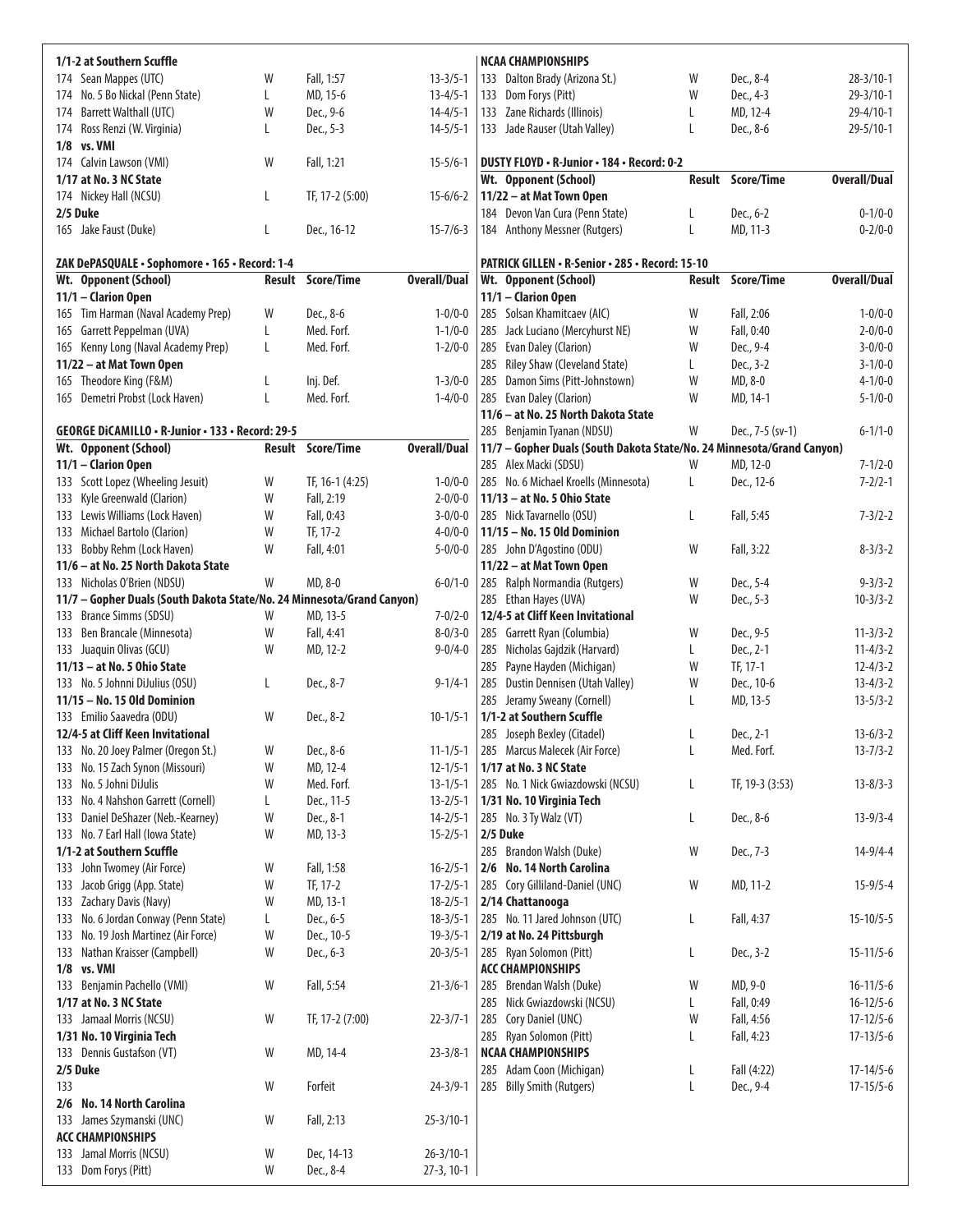| <b>CAMERON HARRELL • Freshman • 157 • Record: 8-5</b>                         |   |                          |                     |     | 2/19 at No. 24 Pittsburgh                    |   |                   |                     |
|-------------------------------------------------------------------------------|---|--------------------------|---------------------|-----|----------------------------------------------|---|-------------------|---------------------|
| Wt. Opponent (School)                                                         |   | <b>Result Score/Time</b> | <b>Overall/Dual</b> |     | 125 Lorenzo Bentley (Pitt)                   | L | Dec. 3-2          | $12 - 7/5 - 5$      |
| 11/1 - Clarion Open                                                           |   |                          |                     |     | <b>ACC CHAMPIONSHIPS</b>                     |   |                   |                     |
| Spencer Nagy (Edinboro)<br>157                                                | W | Dec., 6-4                | $1 - 0/0 - 0$       |     | 125 Thayer Atkins (Duke)                     | W | Dec., 6-3         | $13 - 7/5 - 5$      |
| Terrell Forbes (ODU)<br>157                                                   | W | Dec., 10-3               | $2 - 0/0 - 0$       |     | 125 Joey Dance (VT)                          | L | Dec., 5-3         | $13 - 8/5 - 5$      |
| Andrew Atkinson (UVA)<br>157                                                  | L | MD, 11-2                 | $2 - 1/0 - 0$       |     | 125 Anthony Bosco (UNC)                      | W | Dec., 9-2         | $14 - 8/5 - 5$      |
| Brendon Colbert (Bloomsburg)<br>157                                           | W | Dec., 4-2                | $3 - 1/0 - 0$       |     | 125 L.J. Bentley (Pitt)                      | W | Dec., 6-5         | $15 - 8/5 - 5$      |
| Spencer Nagy (Edinboro)<br>157                                                | W | Dec., 5-3                | $4 - 1/0 - 0$       |     | <b>NCAA CHAMPIONSHIPS</b>                    |   |                   |                     |
| Kevin Laubach (Bloomsburg)<br>157                                             | W | Dec., 8-2                | $5 - 1/0 - 0$       |     | 125 David Terao (American Univ.)             | L | Dec., 8-6         | $15 - 9/5 - 5$      |
| Austin Eads (Old Dominion)<br>157                                             | W | Dec., 10-7               | $6 - 1/0 - 0$       |     | 125 Alfredo Rodriguez (SIU-Edwardsville)     | L | Dec., 4-3         | $15 - 10/5 - 5$     |
| 12/7 at Nittany Lion Open                                                     |   |                          |                     |     |                                              |   |                   |                     |
| 157 Patrick Gerish (Maryland)                                                 | W | Dec., 9-3                | $7 - 1/0 - 0$       |     | DREW HULL . R-Sophomore . 165 . Record: 0-2  |   |                   |                     |
| 157 Zach Elvin (US Navy Prep School)                                          | L | Dec., 6-2                | $7 - 2/0 - 0$       |     | Wt. Opponent (School)                        |   | Result Score/Time | <b>Overall/Dual</b> |
| Ben Heyob (Kent State)<br>157                                                 | L | Default                  | $7 - 3/0 - 0$       |     | 1/17 at No. 3 NC State                       |   |                   |                     |
| 1/1-2 at Southern Scuffle                                                     |   |                          |                     |     | 165 No. 4 Max Rohskopf (NCSU)                | L | Fall, 2:22        | $0 - 1/0 - 1$       |
| John Vaughn (Cleveland St.)<br>157                                            | W | Dec., 5-4                | $8 - 3/0 - 0$       |     | 2/19 at No. 24 Pittsburgh                    |   |                   |                     |
| Joseph Smith (Unattached)<br>157                                              | L | Fall, 3:59               | $8 - 4/0 - 0$       |     | 174 Te'Shan Campbell (Pitt)                  | L | Fall, 3:21        | $0 - 2/0 - 2$       |
| 157 Jordan Amine (Michigan)                                                   | L | Dec., 11-9               | $8 - 5/0 - 0$       |     |                                              |   |                   |                     |
|                                                                               |   |                          |                     |     | BEN HUTCHINS · Sophomore · 141 · Record: 0-2 |   |                   |                     |
| ETHAN HAYES . R-Senior . 285 . Record: 5-6                                    |   |                          |                     |     | Wt. Opponent (School)                        |   | Result Score/Time | <b>Overall/Dual</b> |
| Wt. Opponent (School)                                                         |   | Result Score/Time        | <b>Overall/Dual</b> |     | 11/1 - Clarion Open                          |   |                   |                     |
| 11/7 - Gopher Duals (South Dakota State/No. 24 Minnesota/Grand Canyon)        |   |                          |                     |     | 141 Sam Krivus (UVA)                         | Г | Inj. Def.         | $0 - 1/0 - 0$       |
| 285 Daniel Chaid (GCU)                                                        | L | Dec., 3-1                | $0 - 1/0 - 1$       |     | 141 Jess Wetzel (Pitt-Johnstown)             | L | Med. Forf.        | $0 - 2/0 - 0$       |
| 11/22 - at Mat Town Open                                                      |   |                          |                     |     |                                              |   |                   |                     |
| 285 Brad Emerick (Lock Haven)                                                 | W | Dec., 9-2                | $1 - 1/0 - 1$       |     | AUSTIN KNIES • Freshman • 285 • Record: 5-6  |   |                   |                     |
| 285 Patrick Gillen (UVA)                                                      | L | Dec., 5-3                | $1 - 2/0 - 1$       |     | Wt. Opponent (School)                        |   | Result Score/Time | <b>Overall/Dual</b> |
| 12/7 at Nittany Lion Open                                                     |   |                          |                     |     | 11/1 - Clarion Open                          |   |                   |                     |
| 285 Peter Strassfield (Army)                                                  | W | Fall, 1:08               | $2 - 2/0 - 1$       |     | 285 Austin Myers (WVU)                       | L | Dec., 7-1         | $0 - 1/0 - 0$       |
| Thomas Haynes (Ohio State)<br>285                                             | L | MD, 13-2                 | $2 - 3/0 - 1$       |     | 285 Andrew Bigley (PSU DuBois)               | W | Fall, 1:14        | $1 - 1/0 - 0$       |
| 285 Austin Myers (W. Virginia)                                                | L | Dec., 6-3                | $2 - 4/0 - 1$       |     | 285 Andrew Snyder (ODU)                      | W | Fall, 1:22        | $2 - 1/0 - 0$       |
| 1/1-2 at Southern Scuffle                                                     |   |                          |                     |     | 285 Steven Suglio (Kent State)               | W | Fall, 2:45        | $3-1/0-0$           |
| 285 Boyce Cornwell (Gardner Webb)                                             | W | Dec., 5-2                | $3-4/0-1$           |     | 285 Evan Daley (Clarion)                     | L | MD, 13-1          | $3 - 2/0 - 0$       |
| 285 No. 12 Riley Shaw (Cleveland St.)                                         | L | Dec., 12-6               | $3 - 5/0 - 1$       |     | 12/28 at Wilkes Open                         |   |                   |                     |
| Dimitrius Renfore (Michigan St.)<br>285                                       | W | MD, 12-4                 | $4 - 5/0 - 1$       |     | 285 Jernard Rosemand (Nassau CC)             | L | Dec., 7-4         | $3 - 3/0 - 0$       |
| 285 A.J. Vizcarrondo (W. Virginia)                                            | L | Dec., 8-3                | $4 - 6/0 - 1$       |     | 285 Robert Cuomo (SUNY Sullivan)             | W | Fall, 2:24        | $4 - 3/0 - 0$       |
| 1/8 vs. VMI                                                                   |   |                          |                     |     | 285 Kyle Foster (Roger Williams)             | L | Dec., 4-3         | $4 - 4/0 - 0$       |
| 285 Tasi Mathias (VMI)                                                        | W | Dc. 10-4                 | $5 - 6/1 - 1$       |     | 12/30 at F&M Open                            |   |                   |                     |
|                                                                               |   |                          |                     |     | 285 Jake Scanlan (American)                  | L | Dec., 3-2         | $4 - 5/0 - 0$       |
| NICK HERRMANN · Senior · 125 · Record: 15-10                                  |   |                          |                     | 285 | John Barlow (Kutztown)                       | W | Fall, 1:44        | $5 - 5/0 - 0$       |
| Wt. Opponent (School)                                                         |   | Result Score/Time        | <b>Overall/Dual</b> |     | 285 Antonio Pelusi (F&M)                     | L | Dec., 5-0         | $5 - 6/0 - 0$       |
| 11/1 - Clarion Open                                                           |   |                          |                     |     |                                              |   |                   |                     |
| Jonathan Ragsdale (W. Virginia)<br>125                                        | W | Dec., 10-4               | $1 - 0/0 - 0$       |     | SAM KRIVUS · Freshman · 141 · Record: 14-6   |   |                   |                     |
| 125 Steven Simpson (Old Dominion)                                             | W | MD, 14-5                 | $2 - 0/0 - 0$       |     | Wt. Opponent (School)                        |   | Result Score/Time | <b>Overall/Dual</b> |
| Jake Field (Lock Haven)<br>125                                                | W | Dec., 7-4                | $3 - 0/0 - 0$       |     | 11/1 - Clarion Open                          |   |                   |                     |
| 125 Jake Gromacki (Pitt)                                                      | W | Dec., 8-4                | $4 - 0/0 - 0$       |     | 141 Jayce Carr (Cleveland State)             | W | Dec., 10-4        | $1 - 0/0 - 0$       |
| Joseph Martinez (UVA)<br>125                                                  | W | Dec., 5-2                | $5 - 0/0 - 0$       | 141 | Ben Hutchins (UVA)                           | W | Inj. Def.         | $2 - 0/0 - 0$       |
| 11/7 - at Gopher Quad Meet (South Dakota State/No. 24 Minnesota/Grand Canyon) |   |                          |                     | 141 | Grant Bond (Bloomsburg)                      | W | Dec., 5-1         | $3 - 0/0 - 0$       |
| 125 Anthony Cefelo (SDSU)                                                     | L | Dec., 10-8               | $5 - 1/0 - 1$       | 141 | George Weber (Notre Dame College)            | W | Dec., 4-0         | $4 - 0/0 - 0$       |
| Skyler Petry (Minn.)<br>125                                                   | L | Dec., 9-6                | $5 - 2/0 - 2$       | 141 | Zach Watson (UVA)                            |   | Med. Forf.        | $4 - 0/0 - 0$       |
| Trayton Libolt (GCU)<br>125                                                   | W | Dec., 8-3                | $6 - 2/1 - 2$       | 141 | <b>Brock Zacherl (Clarion)</b>               | L | Dec., 6-1         | $4 - 1/0 - 0$       |
| 11/13 - at No. 5 Ohio State                                                   |   |                          |                     |     | 11/22 - at Mat Town Open                     |   |                   |                     |
| 125 No. 1 Nathan Tomasello (OSU)                                              |   | MD, 14-6                 | $6 - 3/1 - 3$       |     | <b>Russell Faye (Sacred Heart)</b>           | W | MD, 10-1          | $5 - 1/0 - 0$       |
| 11/15 - No. 15 Old Dominion                                                   | L |                          |                     | 141 |                                              |   |                   |                     |
|                                                                               |   |                          |                     | 141 | Joe Ghione (Lock Haven)                      | W | Dec., 3-1         | $6 - 1/0 - 0$       |
| 125 Brandon Jeske (ODU)                                                       | W | Dec., 5-2                | $7 - 3/2 - 3$       |     | 141 Matthew Kolodzik (Unattached)            | L | Dec., 8-3         | $6 - 2/0 - 0$       |
| 12/4-5 at Cliff Keen Invitational                                             |   |                          |                     | 141 | Dominic Giannangeli (Penn State)             | W | Dec., 4-0         | $7 - 2/0 - 0$       |
| 125 Leadbeter (Navy)                                                          | W | TF, 19-2                 | $8 - 3/2 - 3$       | 141 | Joe Ghione (Lock Haven)                      | W | Dec., 7-0         | $8 - 2/0 - 0$       |
| 125 Rios (Oregon State)                                                       | L | Dec., 3-1 (sv-1)         | $8-4/2-3$           |     | 12/7 - at Nittany Lion Open                  |   |                   |                     |
| 125 Carpio (Arizona State)                                                    | W | Dec., 6-5                | $9 - 4/2 - 3$       |     | 141 Ronnie Smith (Penn Tech)                 | W | TF, 19-3 (4:56)   | $9 - 2/0 - 0$       |
| 125 Andrews (N. Colorado)                                                     | L | Med. Forf.               | $9 - 5/2 - 3$       |     | 141 Mike Russo (Finger Lakes Prep)           | W | MD, 12-1          | $10 - 2/0 - 0$      |
| 1/31 - No. 10 Virginia Tech                                                   |   |                          |                     | 141 | Anthony Tutolo (Kent State)                  | W | Dec., 9-2         | $11 - 2/0 - 0$      |
| 125 No. 3 Joey Dance (VT)                                                     | L | Dec., 9-2                | $9 - 6/2 - 4$       | 141 | James Guilbon (Penn State)                   | L | Dec., 5-3         | $11-3/0-0$          |
| 2/5 - Duke                                                                    |   |                          |                     | 141 | Christian Monserrat (W. Virginia)            | W | Dec., 6-1         | $12 - 3/0 - 0$      |
| 125 Thayer Atkins (Duke)                                                      | W | MD, 12-4                 | $10-6/3-4$          |     | 141 Kade Moss (Penn State)                   | L | Dec., 3-2         | $12 - 4/0 - 0$      |
| 2/6 - No. 14 North Carolina                                                   |   |                          |                     | 141 | Gary Dinmore (Penn State)                    | W | Med. Forf.        | $13 - 4/0 - 0$      |
| 125 Anthony Bosco (UNC)                                                       | W | Fall, 3:58               | $11-6/4-4$          |     | 1/1 - at Southern Scuffle                    |   |                   |                     |
| 2/14 Chattanooga                                                              |   |                          |                     |     | 141 Nicholas Gil (Navy)                      | L | Dec., 5-1         | $13 - 5/0 - 0$      |
| 125 Alonzo Allen (UTC)                                                        | W | MD, 11-3                 | $12 - 6/5 - 4$      |     | 141 Sean Cannon (Unattached)                 | W | MD, 11-2          | $14 - 5/0 - 0$      |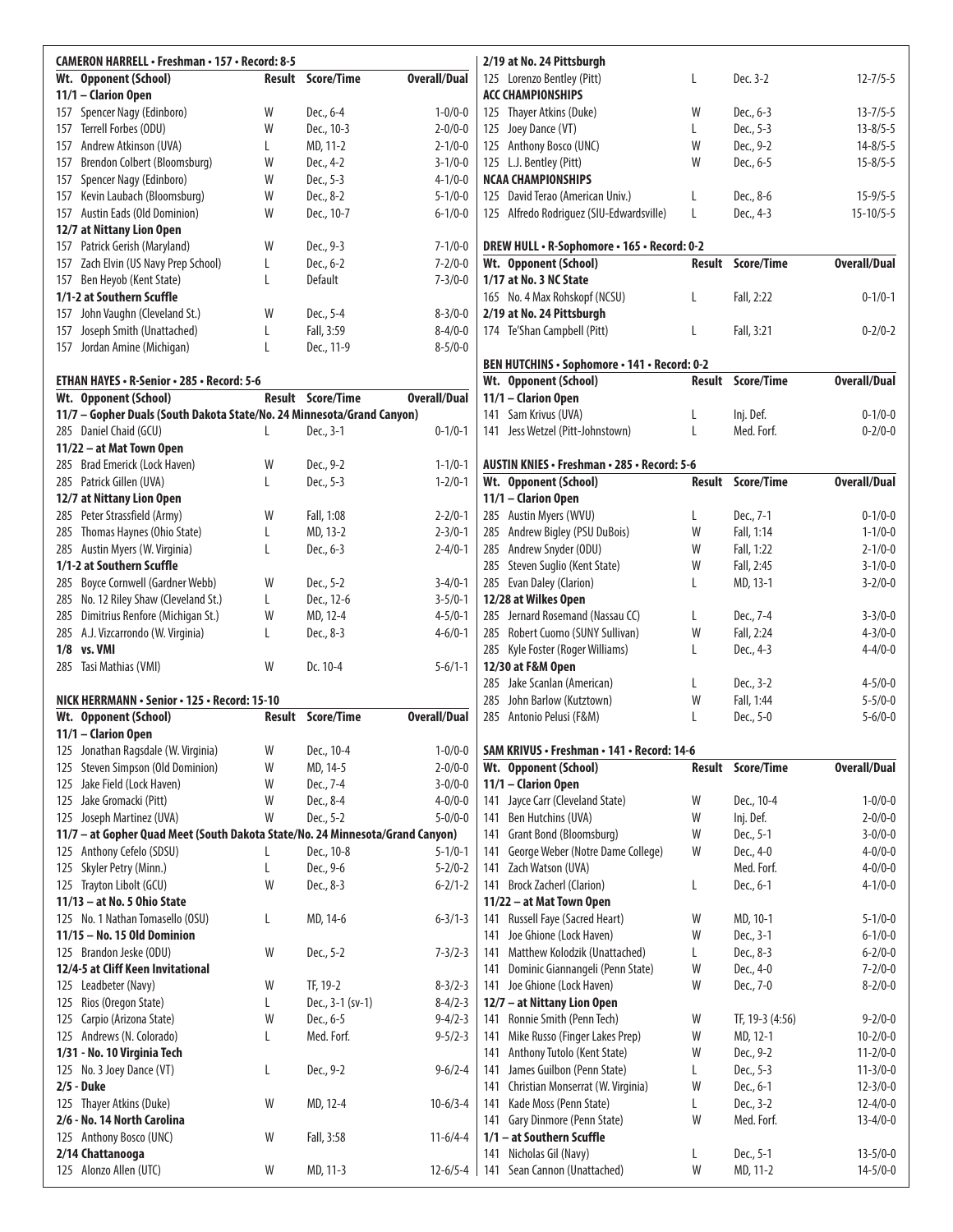|     | 141 Mike Carlone (Cleveland St.)                                             | L      | Dec., 4-2                | $14-6/0-0$                     | 12/7 at Nittany Lion Open                                              |   |                          |                                |
|-----|------------------------------------------------------------------------------|--------|--------------------------|--------------------------------|------------------------------------------------------------------------|---|--------------------------|--------------------------------|
|     |                                                                              |        |                          |                                | Patrick Higgins (Penn State)<br>125                                    | W | MD, 13-1                 | $9 - 2/0 - 1$                  |
|     | TYLER LOVE . Freshman . 197 . Record: 11-9                                   |        |                          |                                | 125 Michael Beck (Maryland)                                            | W | Dec., 6-1                | $10 - 2/0 - 1$                 |
|     | Wt. Opponent (School)                                                        |        | <b>Result Score/Time</b> | <b>Overall/Dual</b>            | <b>Brendan Howard (Clarion)</b><br>125                                 | W | MD, 14-0                 | $11 - 2/0 - 1$                 |
|     | 11/1 - Clarion Open                                                          |        |                          |                                | 125 Kenny Yanovich (Penn State)                                        | W | Dec., 8-2                | $12 - 2/0 - 1$                 |
|     | 184 Travis McKillop (Pitt-Johnstown)                                         | L      | Dec., 9-4                | $0 - 1/0 - 0$                  | 125 Nicholas Megaludis (Penn State)                                    | L | MD, 15-5                 | $12 - 3/0 - 1$                 |
| 184 | Jon Schmissrauter (Army West Point Prep) W                                   |        | TF, 16-0 (3:00)          | $1 - 1/0 - 0$                  | 1/1-2 at Southern Scuffle                                              |   |                          |                                |
|     | 184 Dominic Rigous (Clarion)                                                 | L      | Dec., 6-1                | $1 - 2/0 - 0$                  | 125 Cortez Starks (Gardner-Webb)                                       | L | Dec., 2-1                | $12 - 4/0 - 1$                 |
|     | 11/22 - at Mat Town Open                                                     |        |                          |                                | 125 Carter Ballinger (C. Michigan)                                     | L | Med. Forf.               | $12 - 5/0 - 1$                 |
|     | 197 Matthew Moore (Lock Haven)                                               | L      | Dec., 2-0                | $1 - 3/0 - 0$                  | 1/8 vs. VMI                                                            |   |                          |                                |
| 197 | <b>Edgar Ruano (Clarion)</b>                                                 | W      | MD, 16-5                 | $2 - 3/0 - 0$                  | 125 Dalton Henderson (VMI)                                             | L | MD, 13-2                 | $12 - 6/0 - 2$                 |
|     | 197 Kyle Kremiller (Rutgers)                                                 | L      | Dec., 5-3                | $2 - 4/0 - 0$                  | 2/14 Chattanooga                                                       |   |                          |                                |
|     | 12/7 at Nittany Lion Open                                                    |        |                          |                                | 133 Cody Hill (UTC)                                                    | W | Dec., 7-0                | $13-6/1-2$                     |
|     | 197 Frank Mattiace (Penn)                                                    | L      | Dec., 6-0                | $2 - 5/0 - 0$                  | 2/19 at No. 24 Pittsburgh                                              |   |                          |                                |
|     | 197 Jack Argast (F&M)                                                        | W      | TF, 16-0 )2:16)          | $3 - 5/0 - 0$                  | 133 No. 17 Dom Forys (Pitt)                                            | L | MD, 16-5                 | $13 - 7/1 - 3$                 |
|     | 197 Pat Fitzgerald (Penn Tech)                                               | W      | Fall, 0:56               | $4 - 5/0 - 0$                  |                                                                        |   |                          |                                |
| 197 | <b>Reynold Maines (Clarion)</b>                                              | W      | TF, 16-1 (4:00)          | $5 - 5/0 - 0$                  | WILL MASON . R-Junior . 125 . Record: 3-3                              |   |                          |                                |
|     | 197 Frank Mattiace (Penn)                                                    | L      | Fall, 5:46               | $5 - 6/0 - 0$                  | Wt. Opponent (School)                                                  |   | <b>Result Score/Time</b> | <b>Overall/Dual</b>            |
| 197 | Bryson Begley (W.Virginia)                                                   | W      | MD, 8-0                  | $6 - 6/0 - 0$                  | 1/1-2 at Southern Scuffle                                              |   |                          |                                |
|     | 12/28 at Wilkes Open                                                         |        |                          |                                | 125 Kenny Yanovich (Penn State)                                        | L | Dec., 4-2                | $0 - 1/0 - 0$                  |
|     | 197 Nicholas Dawson (Wilkes)                                                 | W      | MD, 15-2                 | $7 - 6/0 - 0$                  | 125 Zachary Fuentes (Drexel)                                           | W | Dec., 3-2                | $1 - 1/0 - 0$                  |
| 197 | Randall Diabe (App. State)                                                   | L      | Dec., 4-3                | $7 - 7/0 - 0$                  | 125 Cody Minnick (Unattached)                                          | W | Dec., 5-3                | $2 - 1/0 - 0$                  |
| 197 | Dominic Carfagno (Bloomsburg)                                                | W      | Fall, 0:31               | $8 - 7/0 - 0$                  | 125 Vito Pasone (App. State)                                           | W | Dec., 7-4                | $3 - 1/0 - 0$                  |
| 197 | Joshua Murphy (Drexel)                                                       | L      | Dec., 7-3                | $8 - 8/0 - 0$                  | 125 Austin Assad (Unattached)                                          | L | Dec., 7-5                | $3 - 2/0 - 0$                  |
|     | 197 Sasha Oliinyk (Sacred Heart)                                             | W      | Dec., 7-3                | $9 - 8/0 - 0$                  | 1/17 at No. 3 NC State                                                 |   |                          |                                |
|     | 12/30 at F&M Open                                                            |        |                          |                                | 125 Sean Fausz (NCSU)                                                  | L | Dec., 8-4                | $3 - 3/0 - 1$                  |
|     | 197 Charles Kerkesner (F&M)                                                  | W      | MD, 10-1                 | $10 - 8/0 - 0$                 |                                                                        |   |                          |                                |
|     |                                                                              | W      | Dec., 5-3                |                                |                                                                        |   |                          |                                |
| 197 | Augustus Marker (Brown)                                                      |        | Dec., 2-1                | $11 - 8/0 - 0$                 | TJ MILLER · R-Sophomore · 149 · Record: 11-6                           |   | <b>Result Score/Time</b> | <b>Overall/Dual</b>            |
| 197 | <b>Bretton Dempsey (American)</b>                                            | L      | Med. Forf.               | $11-9/0-0$                     | Wt. Opponent (School)                                                  |   |                          |                                |
|     | 197 Thomas Murray (Lehigh)                                                   |        |                          | $11-9/0-0$                     | 11/1 - Clarion Open                                                    |   |                          |                                |
|     |                                                                              |        |                          |                                | 149 Kyle Shopp (Lock Haven)                                            | W | Fall, 6:14               | $1 - 0/0 - 0$                  |
|     | <b>EMILIO MARTINEZ · Junior · 141 · Record: 5-6</b><br>Wt. Opponent (School) |        |                          |                                | Luke Weiland (Army West Point Prep)<br>149                             | W | Dec., 6-4                | $2 - 0/0 - 0$<br>$3 - 0/0 - 0$ |
|     |                                                                              |        | Result Score/Time        | <b>Overall/Dual</b>            | Travis Shaffer (Pitt-Johnstown)<br>149                                 | W | Fall, 0:45               |                                |
|     |                                                                              |        |                          |                                |                                                                        |   |                          |                                |
|     | 11/1 - Clarion Open                                                          |        |                          |                                | Isaac Dulgarian (Notre Dame College)<br>149                            | W | Dec., 6-5                | $4 - 0/0 - 0$                  |
|     | 141 Spencer Rich (Army West Point Prep)                                      | W      | MD, 12-2                 | $1 - 0/0 - 0$                  | 149 Nick Montgomery (Cleveland St.)                                    | W | Dec., 5-2                | $5 - 0/0 - 0$                  |
|     | 141 Chance Driscole (Kent State)                                             | L      | Dec., 8-5                | $1 - 1/0 - 0$                  | 11/6 - at No. 25 North Dakota State                                    |   |                          |                                |
|     | 141 Noah Hanau (Army West Point Prep)                                        | L      | Dec., 10-8               | $1 - 2/0 - 0$                  | 149 Mitchell Bengtson (NDSU)                                           | L | Dec., 7-5 (sv-1)         | $5 - 1/0 - 1$                  |
|     | 11/7 - Gopher Duals (South Dakota State/No. 24 Minnesota/Grand Canyon)       |        |                          |                                | 11/7 - Gopher Duals (South Dakota State/No. 24 Minnesota/Grand Canyon) |   |                          |                                |
|     | 141 Rafael Tovar (GCU)                                                       | W      | Fall, 1:28               | $2 - 2/1 - 0$                  | 149 Alex Kocer (NDSU)                                                  | L | Dec., 7-6                | $5 - 2/0 - 2$                  |
|     | 11/22 - at Mat Town Open                                                     |        |                          |                                | 149 Miles Patton (Minnesota)                                           | W | Dec., 15-9               | $6 - 2/1 - 2$                  |
|     | 141 Ronald Perry (Lock Haven)                                                | L      | TF, 25-10                | $2 - 3/1 - 0$                  | 149 Blake Monty (GCU)                                                  | W | Dec., 8-4                | $7 - 2/2 - 2$                  |
|     | 141 Matthew Liggett (Clarion)                                                | W      | Fall, 3:35               | $3 - 3/1 - 0$                  | 11/13 - at No. 5 Ohio State                                            |   |                          |                                |
|     | 141 Joe Ghione (Lock Haven)                                                  | L      | Dec., 8-2                | $3 - 4/1 - 0$                  | 149 Cody Burcher (OSU)                                                 | L | Fall, 4:06               | $7 - 3/2 - 3$                  |
|     | 12/4-5 at Cliff Keen Invitational                                            |        |                          |                                | 1/1-2 at Southern Scuffle                                              |   |                          |                                |
|     | 141 Jamel Hudson (Hofstra)                                                   | W      | Fall, 2:08               | $4 - 4/1 - 0$                  | 149 Jake Elliott (Unattached)                                          | W | Dec., 6-5                | $8 - 3/2 - 3$                  |
|     | 141 Robbie Mathers (Arizona State)                                           | L      | Dec., 12-8               | $4 - 5/1 - 0$                  | 149 Zach Shareef (UTC)                                                 | W | Dec., 6-3                | $9 - 3/2 - 3$                  |
| 141 | Dante Rodriguez (Iowa State)                                                 |        | Med. Forf.               | $4 - 5/1 - 0$                  | 149 Evan Henderson (UNC)                                               | L | Dec., 6-0                | $9 - 4/2 - 3$                  |
|     | 1/8 vs. VMI                                                                  |        |                          |                                | 149 Mark Marchetti (Army)                                              | W | Dec., 13-6               | $10 - 4/2 - 3$                 |
|     | 141 Hunter Starner (VMI)                                                     | W      | MD, 11-2                 | $5 - 5/2 - 0$                  | 149 Laike Gardner (Lehigh)                                             | L | Dec., 3-2                | $10 - 5/2 - 3$                 |
|     | 2/14 Chattanooga                                                             |        |                          |                                | 1/8 vs. VMI                                                            |   |                          |                                |
|     |                                                                              | L      | MD, 10-0                 | $5 - 6/2 - 1$                  | 149 Darren Ostrander (VMI)                                             | W | Dec., 6-1                | $11 - 5/3 - 3$                 |
|     | 141 Mike Pongracz (UTC)                                                      |        |                          |                                | 1/17 at No. 3 NC State                                                 |   |                          |                                |
|     | JOSEPH MARTINEZ • R-Senior • 125 • Record: 13-7                              |        |                          |                                |                                                                        |   |                          |                                |
|     |                                                                              | Result | <b>Score/Time</b>        |                                | 149 Beau Donahue (NCSU)                                                | L | Dec., 9-6                | $11-6/3-4$                     |
|     | Wt. Opponent (School)                                                        |        |                          | <b>Overall/Dual</b>            | 1/31 No. 10 Virginia Tech                                              |   |                          |                                |
|     | 11/1 - Clarion Open                                                          |        |                          |                                | 149 Sal Mastriani (VT)                                                 | L | Fall, 5:43               | $11 - 7/3 - 5$                 |
|     | 125 Terrel Grant (Unattached)                                                | W      | TF, 18-2                 | $1 - 0/0 - 0$                  |                                                                        |   |                          |                                |
|     | 125 Evan Cheek (Cleveland State)                                             | W      | Dec., 3-2                | $2 - 0/0 - 0$                  | JABARI MOODY · Freshman · 125 · Record: 4-2                            |   |                          |                                |
|     | 125 Evan Link (Pitt-Johnstown)                                               | W      | Dec., 3-1                | $3 - 0/0 - 0$                  | Wt. Opponent (School)                                                  |   | Result Score/Time        | <b>Overall/Dual</b>            |
|     | 125 Jabari Mood (UVA)                                                        | W      | Dec., 10-4               | $4 - 0/0 - 0$                  | 11/1 - Clarion Open                                                    |   |                          |                                |
|     | 125 Nick Herrmann (UVA)                                                      | L      | Dec., 5-2                | $4 - 1/0 - 0$                  | 125 Austin Griffiths (Seton Hall)                                      | W | MD, 15-4                 | $1 - 0/0 - 0$                  |
|     | 11/6 - at No. 25 North Dakota State                                          |        |                          |                                | 125 Patrick Dewitt (Clarion)                                           | W | Dec., 7-6                | $2 - 0/0 - 0$                  |
|     | 125 No. 17 Joshua Rodriguez (NDSU)                                           | L      | MD, 8-0                  | $4 - 2/0 - 1$                  | 125 Sam Holandez (Bloomsburg)                                          | W | MD, 10-2                 | $3 - 0/0 - 0$                  |
|     | 11/22 - at Mat Town Open                                                     |        |                          |                                | 125 Joseph Martinez (UVA)                                              | L | Dec., 10-4               | $3 - 1/0 - 0$                  |
|     | 125 Patrick Higgins (Penn State)                                             | W      | MD, 13-3                 | $5 - 2/0 - 1$                  | 125 Jake Field (Lock Haven)                                            | W | MD, 12-3                 | $4 - 1/0 - 0$                  |
| 125 | Jonathan Ragsdale (WVU)                                                      | W      | TF, 15-0                 | $6 - 2/0 - 1$                  | 125 Jake Gromacki (Pitt)                                               | L | Dec., 7-0                | $4 - 2/0 - 0$                  |
| 125 | Jacob Martin (Wyoming Seminary)<br>125 Tanner Shoap (Drexel)                 | W<br>W | MD, 14-0<br>Med. Forf.   | $7 - 2/0 - 1$<br>$8 - 2/0 - 1$ |                                                                        |   |                          |                                |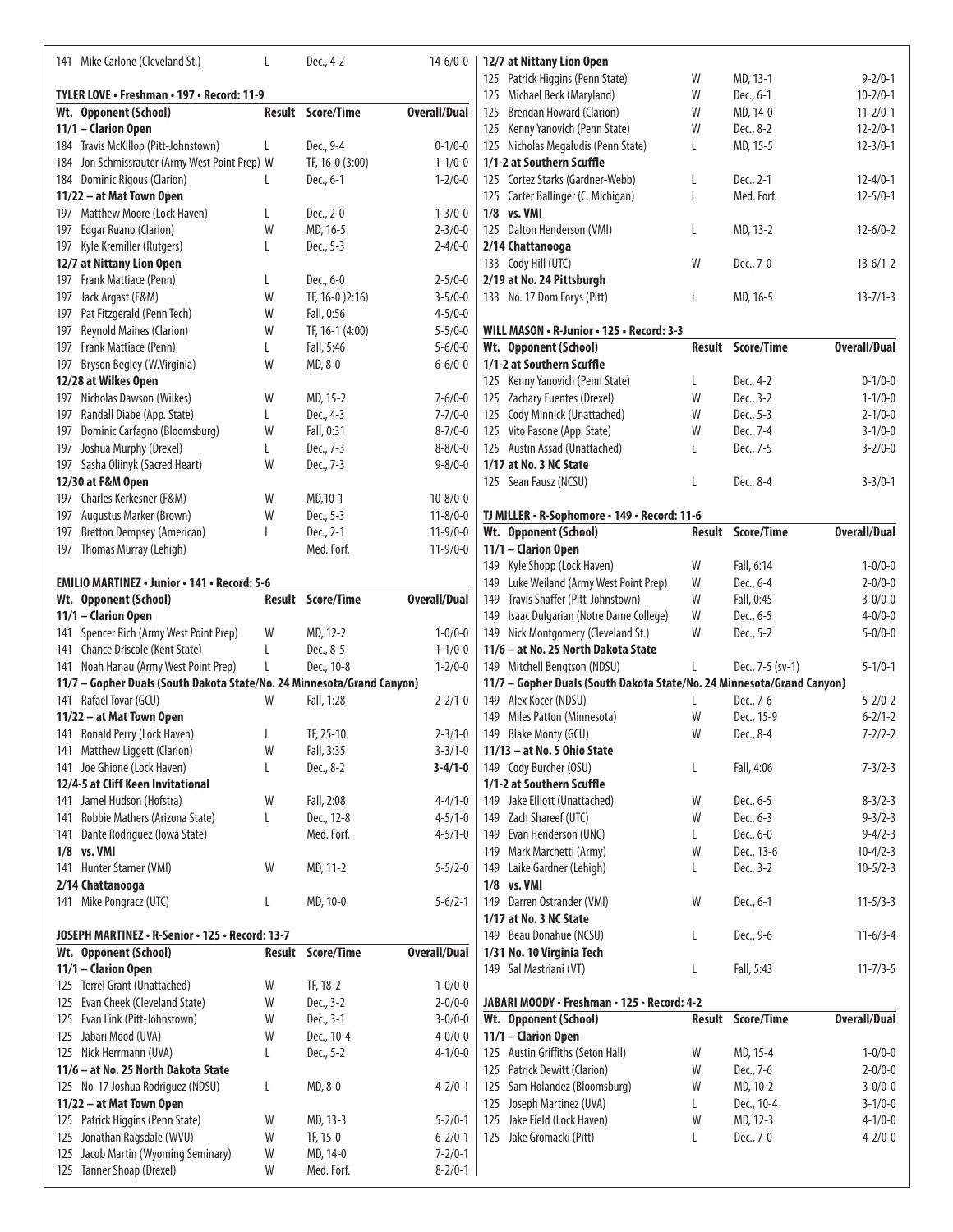|     | ZACH NYE · R-Senior · 197 · Record: 26-12                              |    |                          | 11/6 - at No. 25 North Dakota State |                                                                        |   |                          |                     |  |
|-----|------------------------------------------------------------------------|----|--------------------------|-------------------------------------|------------------------------------------------------------------------|---|--------------------------|---------------------|--|
|     | Wt. Opponent (School)                                                  |    | <b>Result Score/Time</b> | <b>Overall/Dual</b>                 | 165 Tyler McNutt (NDSU)                                                | W | TF, 19-0                 | $5 - 1/1 - 0$       |  |
|     | 11/1 - Clarion Open                                                    |    |                          |                                     | 11/7 - Gopher Duals (South Dakota State/No. 24 Minnesota/Grand Canyon) |   |                          |                     |  |
| 197 | Shawn Reynolds (Edinboro)                                              | W  | Dec., 6-1                | $1 - 0/0 - 0$                       | 165 Luke Zilverberg (SDSU)                                             | W | Dec., 7-5 (sv-1)         | $6 - 1/2 - 0$       |  |
| 197 | Nate Rodgers (PSU DuBois)                                              | W  | TF, 15-0 (2:29)          | $2 - 0/0 - 0$                       | 165 Dylan Urbach (Minnesota)                                           | L | Dec., 3-2                | $6 - 2/2 - 1$       |  |
| 197 | Jeremiah Imonode (Army West Point Prep) W                              |    | TF, 18-2 (3:53)          | $3 - 0/0 - 0$                       | 165 Bobby Reece (GCU)                                                  | W | MD, 9-1                  | $7 - 2/3 - 1$       |  |
| 197 | Garrett Lineberger (Notre Dame College)                                | W  | Dec., 6-3                | $4 - 0/0 - 0$                       | 11/13 - at No. 5 Ohio State                                            |   |                          |                     |  |
| 197 | Phil Sprenkle (Lock Haven)                                             | W  | Dec., 2-1                | $5 - 0/0 - 0$                       | 165 Justin Kresevic (OSU)                                              | W | Dec., 5-3                | $8 - 2/4 - 1$       |  |
|     | 11/6 - at No. 25 North Dakota State                                    |    |                          |                                     | 11/15 - No. 15 Old Dominion                                            |   |                          |                     |  |
|     | 197 Logan Paxton                                                       | W  | MD, 11-3                 | $6 - 0/1 - 0$                       | 165 Seldon Wright (ODU)                                                | L | Dec., 9-5                | $8 - 3/4 - 2$       |  |
|     | 11/7 - Gopher Duals (South Dakota State/No. 24 Minnesota/Grand Canyon) |    |                          |                                     | 11/22 - at Mat Town Open                                               |   |                          |                     |  |
|     | 197 No. 16 Nate Rotert (SDSU)                                          | W  | Dec., 4-3 (sv-1)         | $7 - 0/2 - 0$                       | 165 Zach Spira (Edinboro)                                              | W | MD, 13-3                 | $9 - 3/4 - 2$       |  |
| 197 | No. 7 Brett Pfarr (Minnesota)                                          | L  | Dec., 7-4                | $7 - 1/2 - 1$                       | 165 Jordan Pagano (Rutgers)                                            | W | Dec., 11-7               | $10-3/4-2$          |  |
|     | 197 Austin Guan (GCU)                                                  | W  | Dec., 3-1                | $8 - 1/3 - 1$                       | 165 Ty Schoffstall (Edinboro)                                          | L | Dec., 10-6               | $10-4/4-2$          |  |
|     | 11/13 - at No. 5 Ohio State                                            |    |                          |                                     | 165 Dustin Roemer (UVA)                                                | W | TF, 16-0                 | $11 - 4/4 - 2$      |  |
|     | 197 Matthew O'Hara (OSU)                                               | W  | Dec., 11-5               | $9 - 1/4 - 1$                       | 165 Jordan Pagano (Rutgers)                                            | W | Dec., 4-3                | $12 - 4/4 - 2$      |  |
|     | 11/15 - No. 15 Old Dominion                                            |    |                          |                                     | 12/4-5 at Cliff Keen Invitational                                      |   |                          |                     |  |
|     | 197 Austin Coburn (ODU)                                                | W  | Dec., 5-2                | $10 - 1/5 - 1$                      | 165 Justin Kresevic (Ohio State)                                       | L | Dec., 3-0                | $12 - 5/4 - 2$      |  |
|     | 12/4-5 at Cliff Keen Invitational                                      |    |                          |                                     | 165 Tyler McNutt (NDSU)                                                | W | Dec., 10-3               | $13 - 5/4 - 2$      |  |
|     | 197 Marshall Haas (Citadel)                                            | W  | Dec., 8-6                | $11 - 1/5 - 1$                      | 165 Brandon Krone (Minnesota)                                          | L | Dec., 5-3                | $13-6/4-2$          |  |
| 197 | Ruben Franklin (CSU-Bakersfield)                                       | L. | Dec., 9-4                | $11 - 2/5 - 1$                      | 1/1-2 at Southern Scuffle                                              |   |                          |                     |  |
| 197 | Jared Bartel (N. Iowa)                                                 | W  | Dec., 5-0                | $12 - 2/5 - 1$                      | 165 Drew Barnes (Michigan St.)                                         | W | TF, 16-0                 | $14 - 6/4 - 2$      |  |
| 197 | Cody Crawford (Oregon State)                                           | W  | Dec., 10-6               | $13 - 2/5 - 1$                      | 165 No. 9 Jim Wilson (Stanford)                                        | L | Dec., 4-2                | $14 - 7/4 - 2$      |  |
|     | 197 Jared Haught (Virginia Tech)                                       | L  | Dec., 16-10              | $13 - 3/5 - 1$                      | 165 Dean Vettese (Michigan St.)                                        | W | TF, 16-0                 | $15 - 7/4 - 2$      |  |
|     | 1/1-2 at Southern Scuffle                                              |    |                          |                                     | 165 Brandon Krone (Minnesota)                                          | L | MD, 12-0                 | $15 - 8/4 - 2$      |  |
| 197 | Owen Scott (Cornell)                                                   | W  | Dec., 3-2                | $14 - 3/5 - 1$                      | 1/31 No. 10 Virginia Tech                                              |   |                          |                     |  |
|     | 197 Michael Woulfe (Navy)                                              | W  | Dec., 3-1                | $15 - 3/5 - 1$                      | 165 No. 11 David McFadden (VT)                                         | L | MD, 11-3                 | $15 - 9/4 - 3$      |  |
| 197 | No. 8 Jacob Smith (W. Virginia)                                        | L  | Fall, 8:30 (TB2)         | $15 - 4/5 - 1$                      | 2/6 No. 14 North Carolina                                              |   |                          |                     |  |
| 197 | Ben Haas (Lehigh)                                                      | W  | Dec., 8-4                | $16 - 4/5 - 1$                      | 165 No. 10 John Studenmayer (UNC)                                      | L | TF, 16-0 (4:21)          | $15 - 10/4 - 4$     |  |
| 197 | Trent Noon (N. Colorado)                                               | W  | Dec., 6-4                | $17 - 4/5 - 1$                      | 2/14 Chattanooga                                                       |   |                          |                     |  |
| 197 | No. 3 Connor Hartmann (Duke)                                           | L  | Dec., 5-0                | $17 - 5/5 - 1$                      | 165 Dominic Lampe (UTC)                                                | W | Dec., 19-11              | $16 - 10/5 - 4$     |  |
|     | 197 No. 15 John Bolich (Lehigh)                                        | W  | Dec., 6-1                | $18 - 5/5 - 1$                      | 2/19 at No. 24 Pittsburgh                                              |   |                          |                     |  |
|     | 1/8 vs. VMI                                                            |    |                          |                                     | 165 Cody Wiercioch (Pitt)                                              | L | Dec., 12-6               | $16 - 11/5 - 5$     |  |
|     | 197 Taylor Thomas (VMI)                                                | W  | TF, 19-3 (6:21)          | $19 - 5/6 - 1$                      | <b>ACC CHAMPIONSHIPS</b>                                               |   |                          |                     |  |
|     |                                                                        |    |                          |                                     |                                                                        |   |                          |                     |  |
|     | 1/17 at No. 3 NC State                                                 |    |                          |                                     | 165 Jon Michael Staudenmayer (UNC)                                     | L | MD, 12-4                 | $16 - 12/5 - 5$     |  |
|     | 197 No. 17 Michael Boykin (NCSU)                                       | W  | Dec., 5-3                | $20 - 5/7 - 1$                      | 165 David McFadden (VT)                                                | L | Dec., 8-4                | $16 - 13/5 - 5$     |  |
|     | 1/31 No. 10 Virginia Tech                                              |    |                          |                                     |                                                                        |   |                          |                     |  |
|     | 197 Dylan Cook (VT)                                                    | W  | Dec., 8-2                | $21 - 5/8 - 1$                      | MJ ROBERSON . R-Junior . 157 . Record: 4-8                             |   |                          |                     |  |
|     | 2/5 Duke                                                               |    |                          |                                     | Wt. Opponent (School)                                                  |   | Result Score/Time        | <b>Overall/Dual</b> |  |
|     | 197 No. 5 Connor Hartmann (Duke)                                       | L  | Dec., 4-3                | $21 - 6/8 - 2$                      | 11/1 - Clarion Open                                                    |   |                          |                     |  |
|     | 2/6 No. 14 North Carolina                                              |    |                          |                                     | 157 Ryan Dougherty (Bloomsburg)                                        | L | Dec., 6-4                | $0 - 1/0 - 0$       |  |
|     | 197 Chip Ness (UNC)                                                    | L  | Dec., 6-5                | $21 - 7/8 - 3$                      | 157 Tevin Mostoller (Pitt-Johnstown)                                   | W | Dec., 10-4               | $1 - 1/0 - 0$       |  |
|     | 2/14 Chattanooga                                                       |    |                          |                                     | 157 Andrew Shomers (Edinboro)                                          | L | Dec., 5-3                | $1 - 2/0 - 0$       |  |
|     | 197 Scottie Boykin (UTC)                                               | L  | Dec., 7-3                | $21 - 8/8 - 4$                      | 11/22 - at Mat Town Open                                               |   |                          |                     |  |
|     | 2/19 at No. 24 Pittsburgh                                              |    |                          |                                     | 157 Andrew Shomers (Edinboro)                                          | L | MD, 15-1                 | $1 - 3/0 - 0$       |  |
|     | 197 Nick Bonaccorsi (Pitt)                                             | W  | Dec. 3-2                 | $22 - 8/9 - 4$                      | 157 Morgan Way (Clarion)                                               | L | Dec., 6-5                | $1 - 4/0 - 0$       |  |
|     | <b>ACC CHAMPIONSHIPS</b>                                               |    |                          |                                     | 12/7 at Nittany Lion Open                                              |   |                          |                     |  |
| 197 | Nick Bonaccorsi (Pitt)                                                 | W  | Dec, 4-3 (TB2)           | $23 - 8/9 - 4$                      | 157 Aarif Asif (Silverback Gorillas)                                   | W | Fall, 1:59               | $2 - 4/0 - 0$       |  |
| 197 | Jared Haught (VT)                                                      | L  | Dec., 9-3                | $23 - 9/9 - 4$                      | Richard Krop (Princeton AWS)<br>157                                    | L | MD, 12-4                 | $2 - 5/0 - 0$       |  |
| 197 | Chip Ness (UNC)                                                        | W  | Dec., 8-2                | $24 - 9/9 - 4$                      | 157 Taylor Simaz (Cornell)                                             | L | Dec., 9-4                | $2 - 6/0 - 0$       |  |
| 197 |                                                                        | L  | Dec., 3-1 (SV-1)         | 24-10/9-4                           | 12/30 at F&M Open                                                      |   |                          |                     |  |
|     | Michael Boykin (NCSU)<br><b>NCAA CHAMPIONSHIPS</b>                     |    |                          |                                     | 157 Danny Boychuck (Maryland)                                          | L | Dec., 12-8               | $2 - 7/0 - 0$       |  |
| 197 |                                                                        | W  |                          |                                     | 157 Mike Marano (F&M)                                                  | W |                          | $3 - 7/0 - 0$       |  |
| 197 | Anthony Abro (Eastern Michigan)<br>Brett Pfarr (Minnesota)             | L  | Dec., 6-3<br>MD, 15-1    | 25-10/9-4<br>$25 - 11/9 - 4$        | 157 TJ Duncan (Shorter Univ.)                                          | W | Dec., 3-2<br>Dec., 6-5   | $4 - 7/0 - 0$       |  |
| 197 |                                                                        | W  |                          | $26 - 11/9 - 4$                     |                                                                        | L | Dec., 10-3               | $4 - 8/0 - 0$       |  |
|     | Owen Scott (Cornell)                                                   | L  | Dec., 8-2<br>Dec., 2-1   | $26 - 12/9 - 4$                     | 157 Justin Alexander (Maryland)                                        |   |                          |                     |  |
|     | 197 Jared Haught (VT)                                                  |    |                          |                                     | DUSTIN ROEMER • R-Junior • 157/165 • Record: 5-7                       |   |                          |                     |  |
|     | GARRETT PEPPELMAN • R-Freshman • 165 • Record: 16-13                   |    |                          |                                     | Wt. Opponent (School)                                                  |   | <b>Result Score/Time</b> | <b>Overall/Dual</b> |  |
|     | Wt. Opponent (School)                                                  |    | <b>Result Score/Time</b> | <b>Overall/Dual</b>                 | 11/1 - Clarion Open                                                    |   |                          |                     |  |
|     | 11/1 - Clarion Open                                                    |    |                          |                                     | 157 Devin Austin (Pitt-Johnstown)                                      | W | Dec., 4-0                | $1 - 0/0 - 0$       |  |
| 165 | Trapper Hays (Notre Dame College)                                      | W  | TF, 17-2                 | $1 - 0/0 - 0$                       | 157 Chas Busz (Cleveland State)                                        | L | TF, 19-4 (3:00)          | $1 - 1/0 - 0$       |  |
| 165 | Sam Williams (Notre Dame College)                                      | W  | TF, 26-7                 | $2 - 0/0 - 0$                       | 157 Spencer Nagy (Edinboro)                                            | L | Dec., 8-6                | $1 - 2/0 - 0$       |  |
|     | 165 Zak DePasquale (UVA)                                               | W  | Med. Forf.               | $3 - 0/0 - 0$                       | 11/22 - at Mat Town Open                                               |   |                          |                     |  |
| 165 | Cody Cordes (Lock Haven)                                               | W  | Dec., 8-1                | $4 - 0/0 - 0$                       | 165 Caleb Livingston (Penn State)                                      | L | Dec., 14-10              | $1 - 3/0 - 0$       |  |
|     | 165 Evan Delong (Clarion)                                              | L  | Dec., 6-3                | $4 - 1/0 - 0$                       | 165 Dominic Lincalis (Lock Haven)                                      | W | Fall, 4:04               | $2 - 3/0 - 0$       |  |
|     |                                                                        |    |                          |                                     | 165 Nate Hall (Pittsburgh)                                             | W | Fall, 2:44               | $3 - 3/0 - 0$       |  |
|     |                                                                        |    |                          |                                     | 165 Garrett Peppelman (UVA)                                            | L | TF, 16-0                 | $3-4/0-0$           |  |